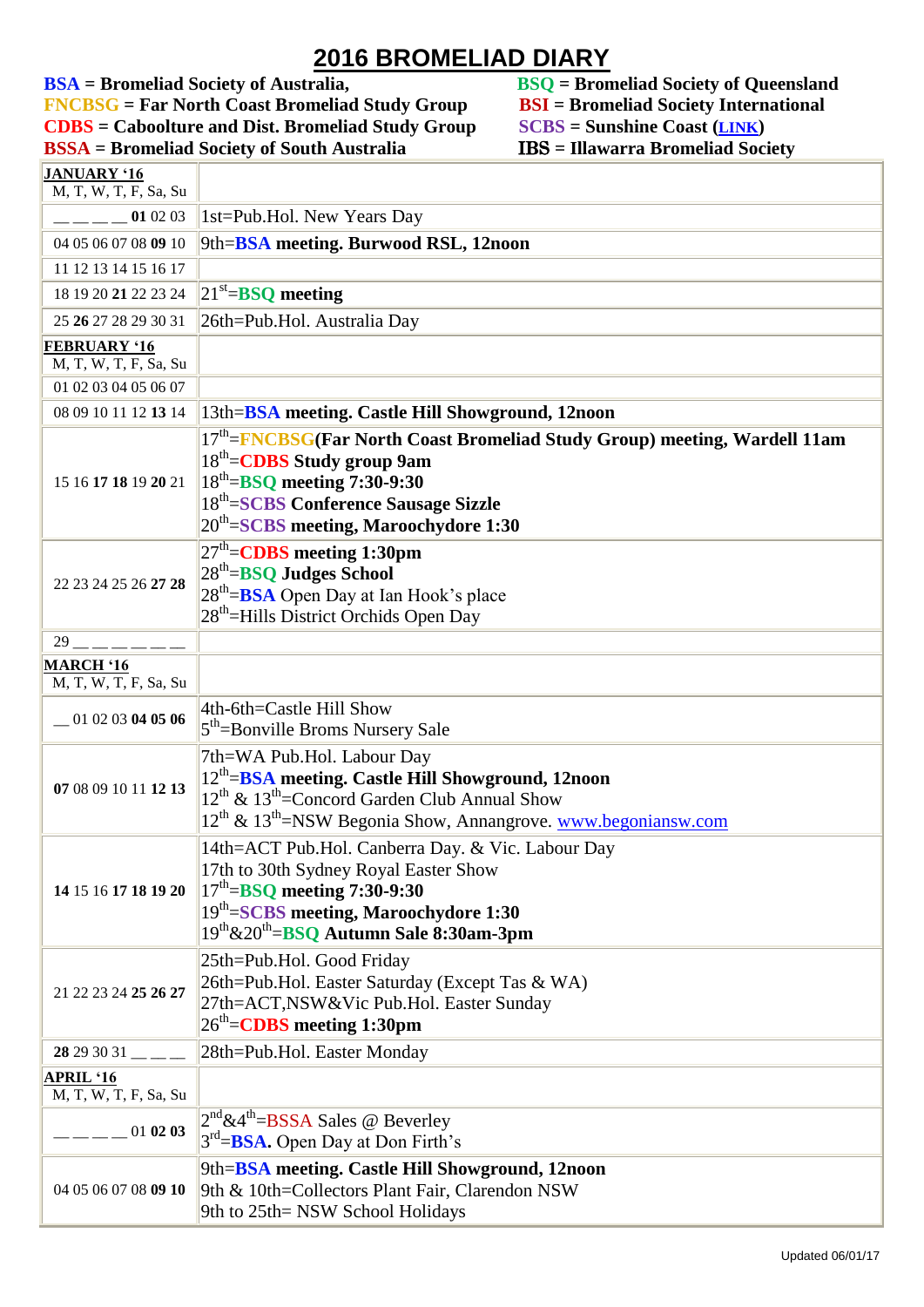|                                     | 15 <sup>th</sup> /16 <sup>th</sup> =World Orchid Fair Castle Hill Showground http://www.orchidsocietynsw.com.au |
|-------------------------------------|-----------------------------------------------------------------------------------------------------------------|
|                                     | 16 <sup>th</sup> =SCBS meeting, Maroochydore 1:30                                                               |
| 11 12 13 14 15 16 17                | 16/17 <sup>th</sup> =Festival of Flowers St.Paul's College, 792 Grand Junction Rd, Gilles Plains, SA            |
|                                     | $17th$ BSQ Tillandsia Day                                                                                       |
|                                     | $21^{st}$ =BSQ meeting 7:30-9:30                                                                                |
| 18 19 20 21 22 23 24                | $23^{\text{rd}}$ = CDBS meeting 1:30pm                                                                          |
|                                     |                                                                                                                 |
| 25 26 27 28 29 30                   | $25th$ =Pub.Hol. Anzac Day                                                                                      |
|                                     | $30^{th}$ -1 <sup>st</sup> = Bromeliad Fair, Concord NSW                                                        |
| <b>MAY '16</b>                      |                                                                                                                 |
| M, T, W, T, F, Sa, Su               |                                                                                                                 |
| $--- 01$                            | $30^{th}$ -1 <sup>st</sup> = Bromeliad Fair, Concord NSW <b>LINK</b>                                            |
|                                     | 2nd=Qld.Pub.Hol. Labour Day                                                                                     |
| 02 03 04 05 06 07 08                | 7th & 8th=BSA Autumn Show. Castle Hill Showground. LINK                                                         |
|                                     | 8th=Mothers Day                                                                                                 |
| 09 10 11 12 13 14 15                | 14th=BSA meeting. Talk="Beginners", Castle Hill Showground, 12noon                                              |
|                                     |                                                                                                                 |
|                                     | $19th=$ BSQ meeting 7:30-9:30                                                                                   |
|                                     | 21 <sup>st</sup> =SCBS meeting, Maroochydore 1:30                                                               |
| 16 17 18 19 20 21 22                | $21st 22nd$ =Brisbane Plant Collectors Fair Mt.Coot-tha                                                         |
|                                     | 21 <sup>st</sup> =NSW Cactus & Succulent Society Show, Eden Gardens, Nth Ryde.                                  |
|                                     | www.cssnsw.org.au                                                                                               |
| 23 24 25 26 27 28 29                | $28th$ = CDBS Aechmea & Hohenbergia                                                                             |
| $3031$ — — — — —                    |                                                                                                                 |
| <b>JUNE '16</b>                     |                                                                                                                 |
| M, T, W, T, F, Sa, Su               |                                                                                                                 |
| $-$ 01 02 03 04 05                  |                                                                                                                 |
|                                     | 6th=WA.Pub.Hol. Western Australia Day                                                                           |
|                                     | 11th=BSA meeting. Talk=Peter Tristram explores Sth America. Castle Hill                                         |
| 06 07 08 09 10 11 12                | Showground, 12noon                                                                                              |
|                                     | 11/12=Cactus & Succulent Show, Mt. Cootha, Qld                                                                  |
|                                     |                                                                                                                 |
|                                     | 13th=Pub.Hol. Queen's Birthday (except WA&Qld)                                                                  |
| 13 14 15 16 17 18 19                | 13 <sup>th</sup> -19 <sup>th</sup> =BSI Conference, Texas. <b>LINK</b>                                          |
|                                     | $16^{\text{th}} = BSQ$ meeting 7:30-9:30                                                                        |
|                                     | 18 <sup>th</sup> =SCBS meeting, Alcantarea – John Blyth                                                         |
| 20 21 22 23 24 25 26                | $25th=CDBS$ Mini Neos.                                                                                          |
|                                     | 25 <sup>th</sup> 26 <sup>th</sup> =Mingara Orchid Fair, Central Coast NSW www.gotoorchids.com                   |
| $27282930$ = = =                    |                                                                                                                 |
| <b>JULY</b> '16                     |                                                                                                                 |
| $\overline{M}$ , T, W, T, F, Sa, Su |                                                                                                                 |
| 010203                              | 2nd-17th=NSW School Holidays                                                                                    |
|                                     | $8-10^{th}$ =Qld Garden Expo                                                                                    |
|                                     | $9th = BSA$ meeting. Castle Hill Showground, 12noon. Talk=Gardening Tools demo.                                 |
| 04 05 06 07 08 09 10                | www.cutabovetools.com.au                                                                                        |
|                                     | $9th 10th$ = Camellia Show Ravenswood NSW                                                                       |
|                                     |                                                                                                                 |
| 11 12 13 14 15 16 17                | 16 <sup>th</sup> =SCBS meeting, Maroochydore 1:30                                                               |
|                                     | $21^{st}$ =BSQ meeting 7:30-9:30                                                                                |
| 18 19 20 21 22 23 24                | 22nd=NT.Pub.Hol. Darwin Show Day                                                                                |
|                                     | $23^{rd}$ = CDBS Alcantarea (home garden visit)                                                                 |
|                                     | $28^{th}$ -31 <sup>st</sup> =Bankstown Orchid Society                                                           |
| 25 26 27 28 29 30 31                | 31 <sup>st</sup> =Hills District Orchids Open Day                                                               |
| <b>AUGUST '16</b>                   |                                                                                                                 |
| M, T, W, T, F, Sa, Su               |                                                                                                                 |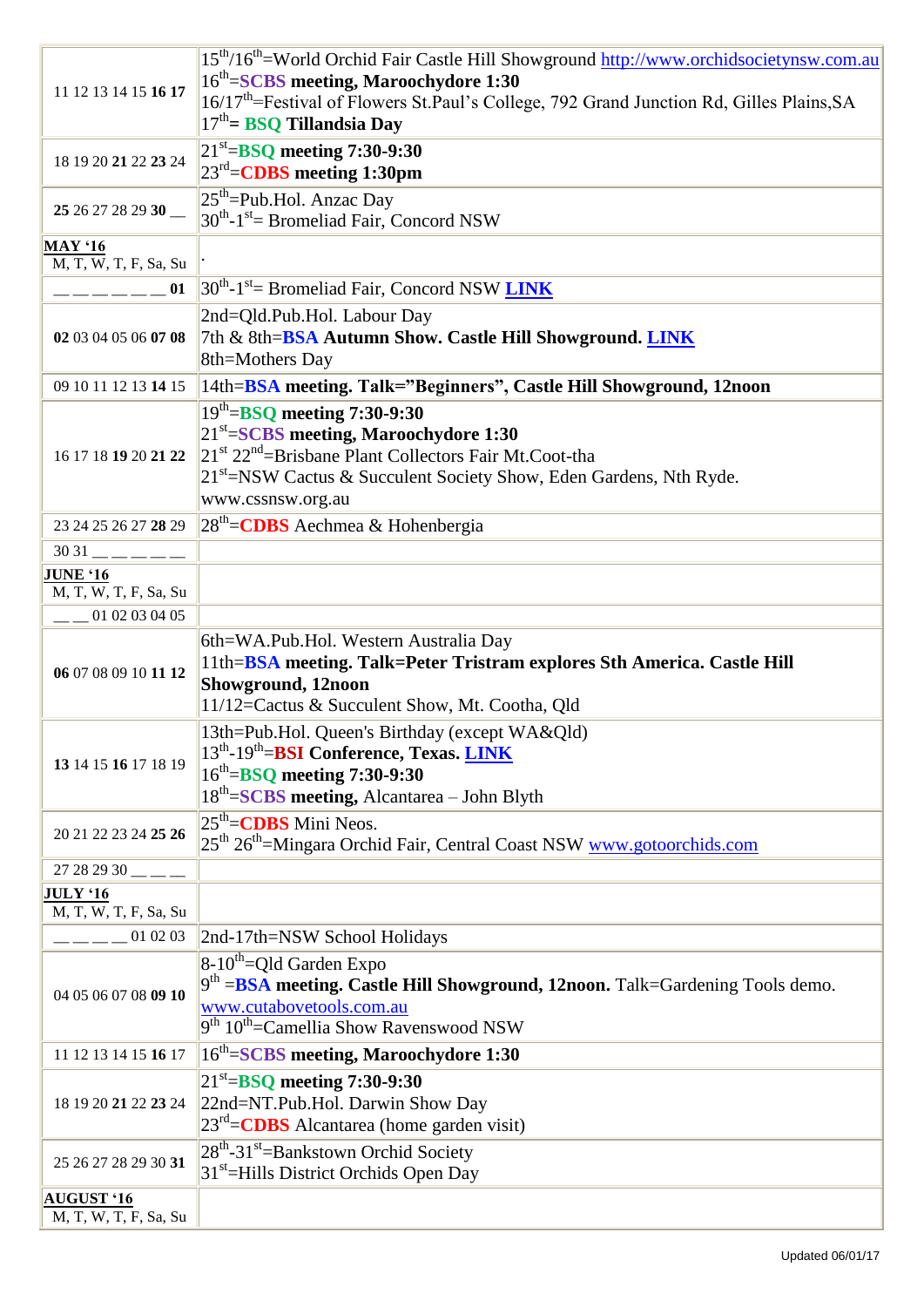| 01 02 03 04 05 06 07                          | 1st=NT.Pub.Hol. Picnis Day<br>4-7=NSW Floral Art Assoc. Convention Penrith Paceway.<br>www.nswfloralartassociation.org.au                                                                                                                                                                                                                                                                                                                                                      |
|-----------------------------------------------|--------------------------------------------------------------------------------------------------------------------------------------------------------------------------------------------------------------------------------------------------------------------------------------------------------------------------------------------------------------------------------------------------------------------------------------------------------------------------------|
| 08 09 10 11 12 13 14                          | 10th=Qld.Pub.Hol. Royal Queensland Show<br>12 <sup>th</sup> /14 <sup>th</sup> =National Orchid Extravaganza, Dural<br>13th=BSA meeting. Castle Hill Showground, 12noon                                                                                                                                                                                                                                                                                                         |
| 15 16 17 18 19 20 21                          | $18th=$ BSQ meeting 7:30-9:30<br>$19th/21st=St Ives Orchid Fair$<br>20 <sup>th</sup> =SCBS meeting, Maroochydore 1:30                                                                                                                                                                                                                                                                                                                                                          |
| 22 23 24 25 26 27 28                          | 26th=ACT.Pub.Hol. Family & Community Day<br>$27th$ = CDBS Dyckia & Orthophytum<br>$27^{\text{th}}$ /28 <sup>th</sup> =North Brisbane Orchid Society Spring Show, Mt. Coot-tha<br>$27th/28th$ =Bonsai & Ikebana Exhibition Forestville RSL(NSW) 9456-2424<br>$27th - 29th$ =Tillandsia Participation Event, Albury                                                                                                                                                              |
| $293031$ <sub>--</sub>                        |                                                                                                                                                                                                                                                                                                                                                                                                                                                                                |
| <b>SEPTEMBER '16</b><br>M, T, W, T, F, Sa, Su |                                                                                                                                                                                                                                                                                                                                                                                                                                                                                |
| 01 02 03 04                                   | $2nd - 11th$ = Adelaide Royal Show<br>$3^{rd}$ = BSA meeting. Castle Hill Showground, 12noon (NB-1 <sup>st</sup> Saturday)<br>?? Till Nuts TPE Albury this weekend ???                                                                                                                                                                                                                                                                                                         |
| 05 06 07 08 09 10 11                          | $9th/11th$ =Southerland Shire Orchid Society<br>$9th/10th$ =Shoulhaven Orchid Society<br>$10^{th}$ =Orange Blossom Festival setup. *No* BSA meeting – see 1 <sup>st</sup> Saturday<br>$10^{th}/11^{th}$ = Open Garden Golden Wheel Buddhist Retreat see<br>www.galstongardenclub.com.au<br>10 <sup>th</sup> /11 <sup>th</sup> =Galston Open Gardens www.galstongardenclub.com.au<br>$11^{th}/12^{th}$ = IBS Illawarra Spring Show LINK                                         |
| 12 13 14 15 16 17 18                          | $15th=$ BSQ meeting 7:30-9:30<br>16th to 18th=Sydney Better Homes & Gardens Show<br>17th & 18th=Orange Blossom Festival, Castle Hill<br>$17th/18th$ =Blue Mountains & Penrith Districts Orchid Society Show<br>$17th=SCBS$ meeting, Maroochydore 1:30<br>17 <sup>th</sup> /18 <sup>th</sup> = Australian Native Orchid Soc. Show. Eden Gdns, Macquarie Park 9-4                                                                                                                |
| 19 20 21 22 23 24 25                          | $24th$ & $25th$ =BSA Spring Show. Castle Hill Showground, 10-5 and 10-3 Sunday. LINK<br>24 <sup>th</sup> =Mona Vale Garden Club Show, Ted Blackwood Hall Warriewood, 10:30am<br>24th&25th=Kariong Plant Lovers Fair www.plantloversfair.com.au<br>24th to 9thOct=NSW School Holidays<br>24 <sup>th</sup> = <b>CDBS</b> Guzmania & flowering Vriesea<br>24 <sup>th</sup> /25 <sup>th</sup> =The Orchid Society of Canberra<br>25 <sup>th</sup> =Hills District Orchids Open Day |
| 26 27 28 29 30                                | 26th=WA.Pub.Hol. Queen's Birthday<br>30th=Vic.Pub.Hol. AFL Grand Final Day                                                                                                                                                                                                                                                                                                                                                                                                     |
| <b>OCTOBER '16</b>                            |                                                                                                                                                                                                                                                                                                                                                                                                                                                                                |
| M, T, W, T, F, Sa, Su                         |                                                                                                                                                                                                                                                                                                                                                                                                                                                                                |
| $  -$ 01 02                                   | 1 <sup>st</sup> -9 <sup>th</sup> =Leura Gardens Festival<br>1st/2 <sup>nd</sup> =Caboolture Society "Frenzy". Cnr Walkers Rd & Minimbah Drive Morayfield                                                                                                                                                                                                                                                                                                                       |
| 03 04 05 06 07 08 09                          | 3rd=QLD.Pub.Hol. Queen's Birthday, ACT,NSW&Tas Labour Day<br>7th/9th=Southern Orchid Spectacular, Caringbah<br>7th/9th=Queensland Orchid Society Show, Mt. Coot-tha<br>8th=*NO* BSA meeting – see 3rd Saturday.                                                                                                                                                                                                                                                                |
| 10 11 12 13 14 15 16                          | $15th$ = BSA meeting. Castle Hill Showground, 12noon. (NB-3 <sup>rd</sup> Saturday)<br>14 <sup>th</sup> -16 <sup>th</sup> = Galston Open Gardens x8 see www.galstongardenclub.com.au                                                                                                                                                                                                                                                                                           |